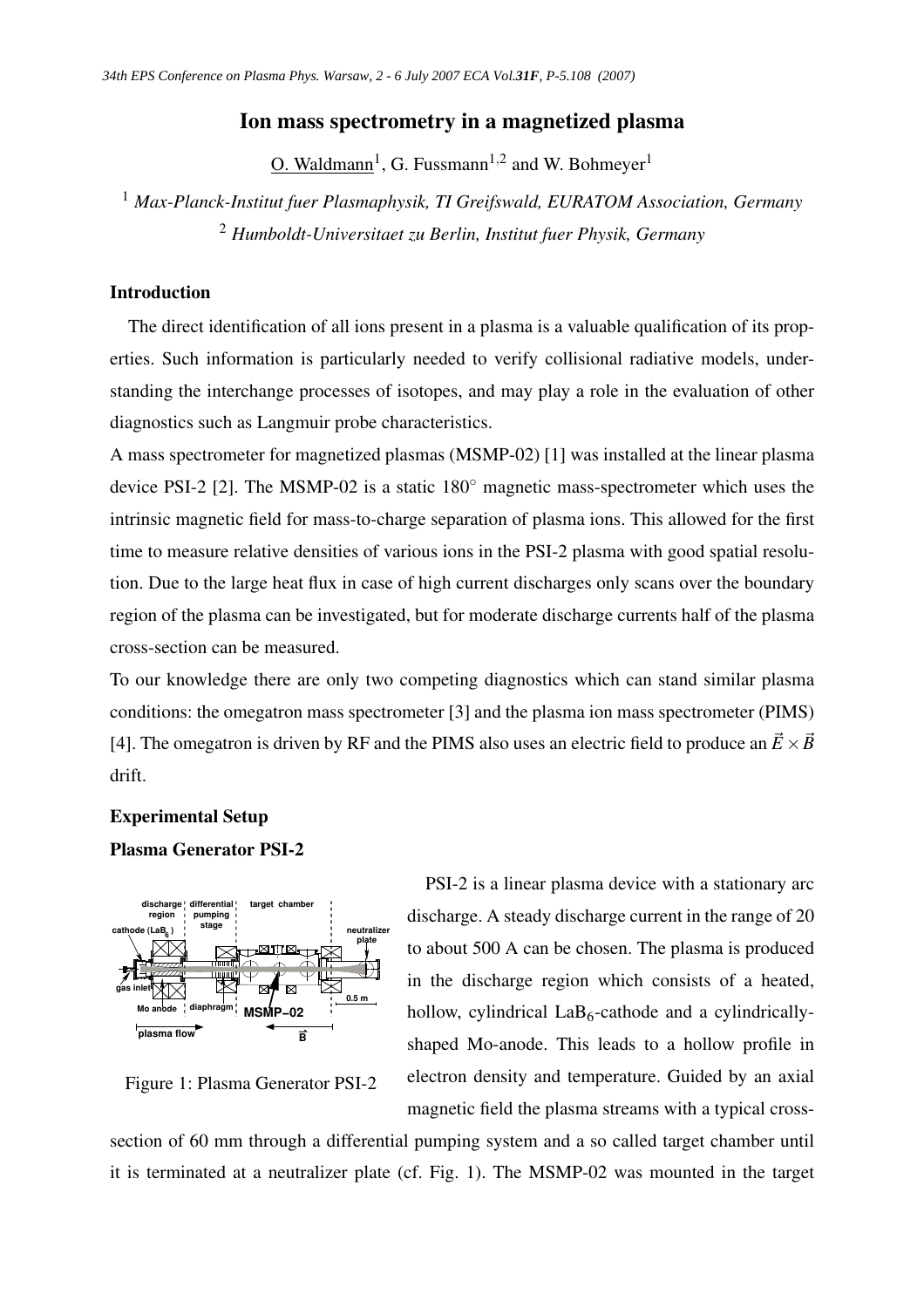chamber at a position where the magnetic field provides optimum homogeneity. The vacuum is sustained by up to eight turbo molecular pumps. Parameters prevailing during this work are:  $I_{AC} = 50...260$  A,  $B = 0.1$  T,  $n_e = 1...5 \cdot 10^{18}$  m<sup>-3</sup>,  $T_e = 2...15$  eV,  $T_i = 0.5...0.7$   $T_e$ ,  $p_{\text{neutral}} \approx 0.05 \text{ Pa}.$ 

Mass Spectrometer MSMP-02



Figure 2: Scheme of the MSMP-02

The MSMP-02 uses the intrinsic *B*-field of the PSI-2 and an additional *E*-field to separate the ions. There is no distortion of the applied *B*-field. However, the range of the magnetic field strength is limited. The ions gyrate on radii typically in the range of 1 cm in the PSI-2. After passing the entrance slit  $(8 \times 0.2 \text{ mm}^2)$  of the measuring head,

the ions are accelerated by the applied electric field between the inner and outer shell of the measuring head (cf. Fig. 2). The energy of the ion, and therefore its gyration radius *r*<sup>g</sup> is changed by this acceleration process:

$$
\frac{M}{2}v_{\perp}^{2} = q(U + U_{\text{Pl}})
$$
\n(1)

$$
r_{g} = \frac{Mv_{\perp}}{qB} \tag{2}
$$

$$
r_{g} = \frac{1}{B} \sqrt{\frac{M}{q}} \sqrt{2(U + U_{\text{Pl}})}
$$
\n(3)

$$
\Rightarrow \left(\frac{M}{Z}\right)_i = \frac{r^2 \cdot e}{2} \cdot \frac{B^2}{U_i + U_{Pl}}\tag{4}
$$

where is  $U_{\text{Pl}}$  the plasma potential at the position of the slit, *U* is the applied voltage, *r* is the detector radius, *e* is the elementary charge, *M*, *v*, and *Z* are the mass, velocity, and charge of the ion. The subscript i denotes the values for the i-th peak in the spectrum which is obtained by varying the voltage *U* and recording the detector current.

In addition the MSMP-02 is equipped with a Langmuir probe located on the same magnetic field line as the entrance slit. This offers the possibility to diagnose electron temperature, density, and plasma potential at the same position. Measurement of magnetic field strength is provided by an InSb Hall probe located inside the measuring head. To ensure an operation in the bulk of the plasma the head is water cooled and its temperature is measured by a thermocouple.

Mass resolution from  $\frac{\Delta M}{M}$  = 2...6% were experimentally found for masses ranging from *M* = 1 to 40 a.m.u.. This is sufficient to distinguish the ions of relevance in plasma surface interactions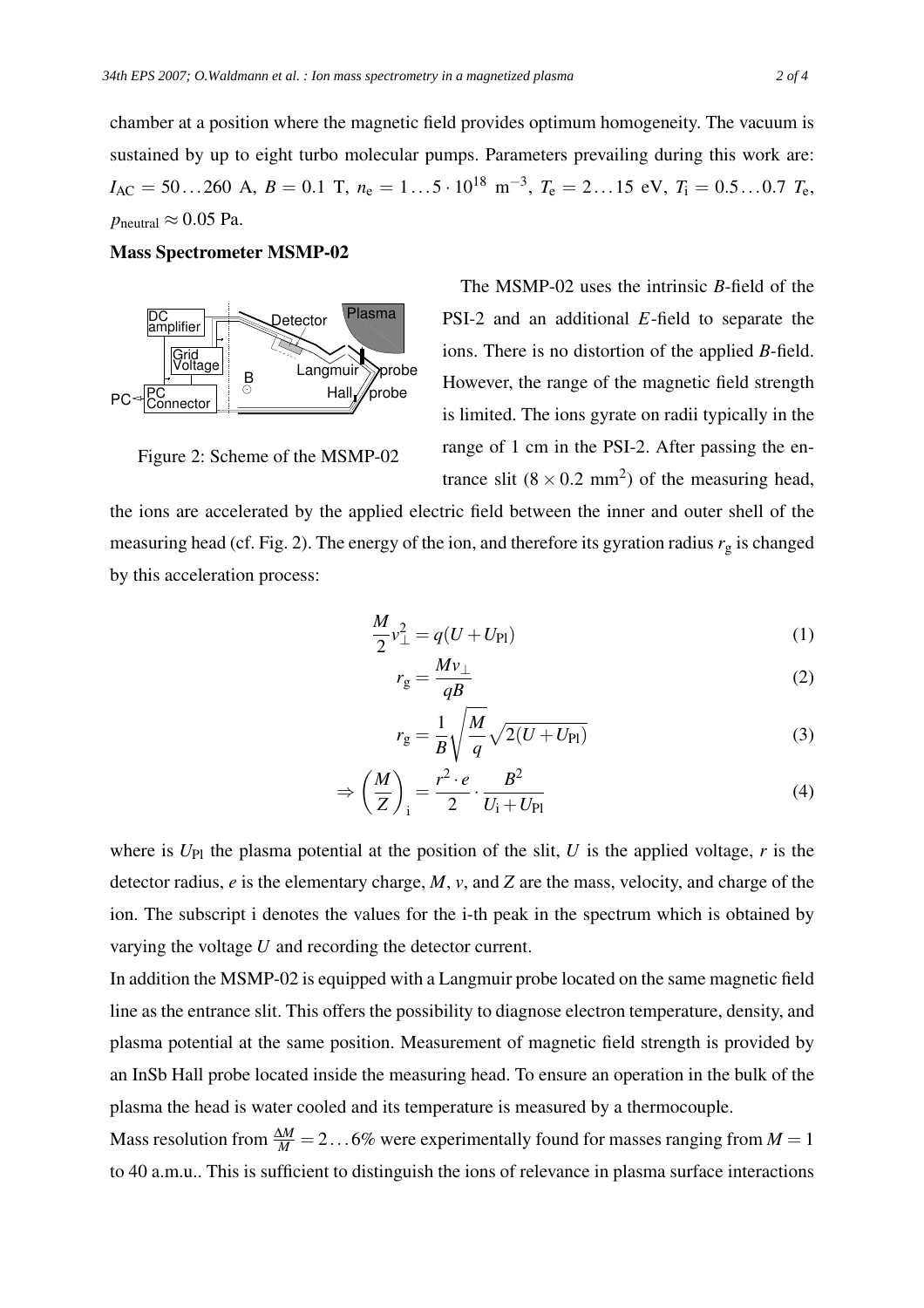### Experiments

## Argon



In a series of experiments the measuring head was set at a fixed position at the edge of the plasma crosssection while the discharge current  $(I<sub>AC</sub>)$ , and hence the discharge power, was varied. A proportionality between doubly ionized  $Ar^{2+}$ -ions and the discharge current is found (cf. Fig. 3). The percentage of  $Ar^{2+}$  increases up to 50% of the total amount of ionized argon for a discharge power of  $P_{AC} = 7$  kW ( $I_{AC} = 260$  A). An assumed stationary corona ionization equilibrium [5] with a constant  $T_e$  measured in the target chamber reproduces the measured ratios quite well. In contrast, a

Figure 3: Ar-ion ratios as a function of the discharge current

time-dependent treatment that takes into account the finite dwell time of the ions within the discharge region and a constant  $n_e$  (target chamber) yields too low  $Ar^{2+}$ -concentrations. However, assuming a higher  $T_e$  or/and  $n_e$  in the discharge region increases the ratios and would hence improve the time-dependent ansatz. For example, in an isothermal plasma with a ten times higher  $n_e$  in the discharge region the time-dependent ratios approach the stationary ones.



Figure 4: Radial profiles in Argon

While changing the radial position of the measuring head, it can clearly be seen that the  $Ar^{2+}$ -concentration attains maximum at the edge of the visible plasma column  $(r = 25$  mm). This fits nicely with the course of electron temperature and density profiles as measured by a Langmuir probe (cf. Fig. 4).

From the experiments in argon we can conclude that ionized species in PSI-2 are in a stationary equilibrium characterized by hollow density profiles.

#### Helium and Hydrogen

Again the discharge current  $(I_{AC})$  was varied while the position of the measuring head was fixed at the edge of plasma. A mixture of two gases (H and He) is blown into the discharge. Starting with a small amount of hydrogen and going up to a mixture of equal fluxes of both gases. The